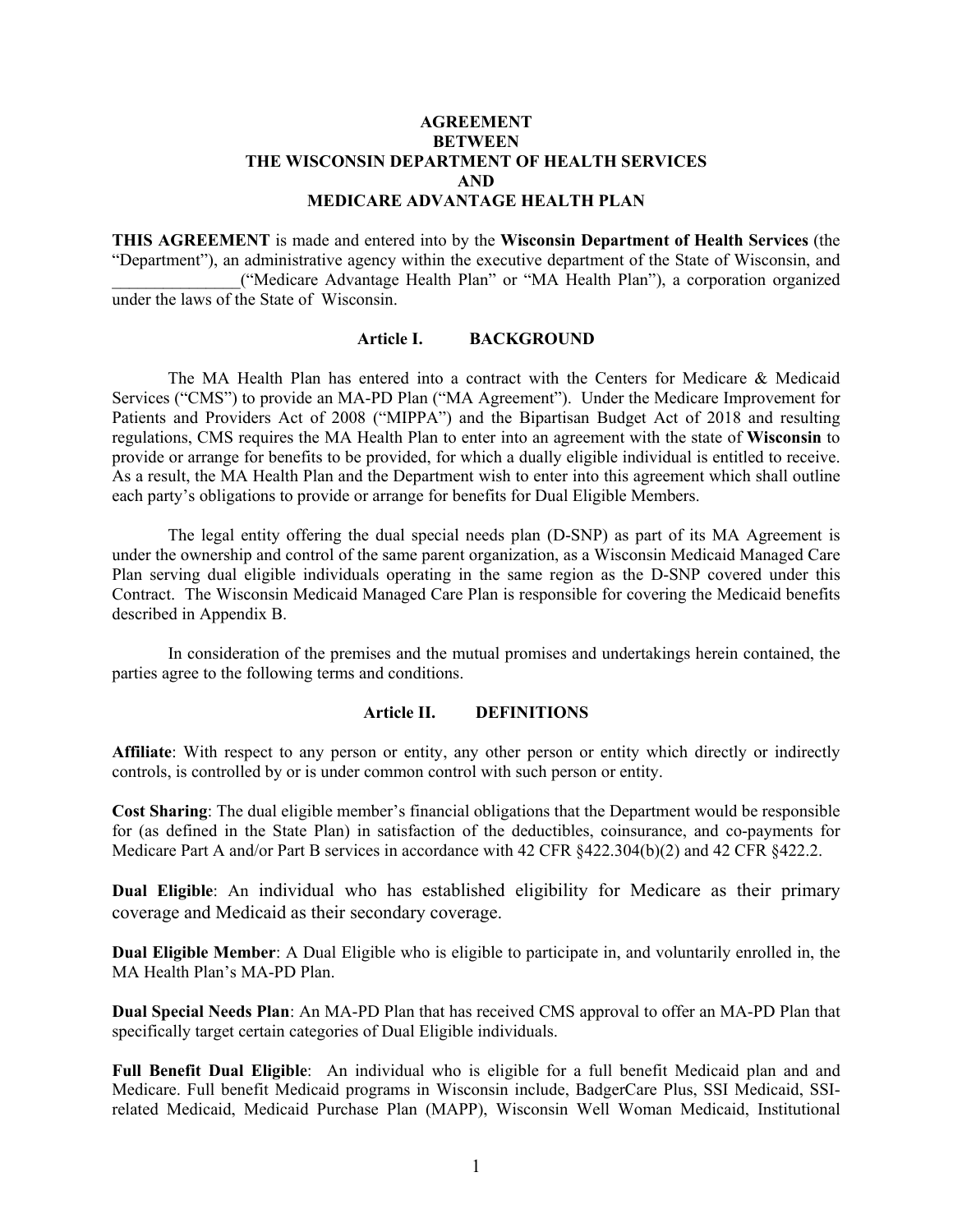Medicaid, Family Care, Family Care Partnership, Include, Respect, I Self-Direct (IRIS), and Children's Long-Term Support Waiver Program (CLTS).

**MA Agreement**: The Medicare Advantage Agreement between the MA Health Plan and CMS to provide Medicare Part C and other health plan services to the MA Health Plan's members.

**MA-PD Plan**: The CMS approved Medicare Advantage plan sponsored, issued, or administered by the MA Health Plan as defined at 42 C.F.R. § 423.4 and includes, but is not limited to, institutional and Dual-Eligible Special Needs Plans as defined in the Medicare Advantage Rules.

**Qualified Medicare Beneficiary (QMB)**: An individual who is entitled to Medicare Part A, has income that does not exceed 100% of the Federal Poverty Level (FPL), and whose countable resources do not exceed applicable limits. A QMB is eligible for Medicaid payment of Medicare premiums, deductibles, and coinsurance.

**Qualified Medicare Beneficiary Plus (QMB+)**: An individual who is entitled to Medicare Part A, has income that does not exceed 100% of the FPL, whose countable resources do not exceed applicable limits, and who is also eligible for a full benefit Medicaid program.

**Qualified Disabled and Working Individual (QDWI)**: An individual who has lost Medicare Part A benefits due to a return to work, but is eligible to enroll in and purchase Medicare Part A. The individual's income may not exceed 200% FPL and resources may not exceed twice the SSI limit. The individual may not be otherwise eligible for Medicaid. QDWIs are eligible only for Medicaid payment of the Part A premium.

**Specified Low-Income Medicare Beneficiary (SLMB**): An individual entitled to Medicare Part A, has income that exceeds 100% FPL but less than 120% FPL, and whose countable resources do not exceed applicable limits. This individual is eligible for Medicaid payment of Medicare Part B premium.

**Specified Low-Income Medicare Beneficiary Plus (SLMB+)**: An individual entitled to Medicare Part A, has income that exceeds 100% FPL but less than 120% FPL, whose countable resources do not exceed applicable limits, and who is also eligible for a full benefit Medicaid program. This individual is eligible for Medicaid payment of Medicare Part B premium. (Clarifying note: This is the definition of "SLMB+" used by CMS. Historically, Wisconsin has used this term to refer to the group known at the federal level as "Qualifying Individual (QI.)

**Qualifying Individual (QI)**: An individual entitled to Medicare Part A, has income that exceeds 120% FPL but less than 135% FPL, and whose countable resources do not exceed applicable limits. This individual is eligible for Medicaid payment of Medicare Part B premium. (Clarifying note: Historically, Wisconsin has used "SLMB+" to refer to this group and has not utilized the term "Qualifying Individual  $(QI)$ ".)

**State Plan**: Plan The State of **Wisconsin**'s plan for the Medical Assistance Program as submitted by the Department and approved by the Secretary of the U.S. Department of Health and Human Services under Title XIX of the Social Security Act, as modified or amended.

**Subcontract**: An agreement between the MA Health Plan and a third party under which the third party agrees to accept payment for providing health care services for the MA Health Plan's members.

**Subcontractor**: A third party with which the MA Health Plan has a written agreement to fulfill the requirements of this Contract. Some examples of subcontractors include administrative service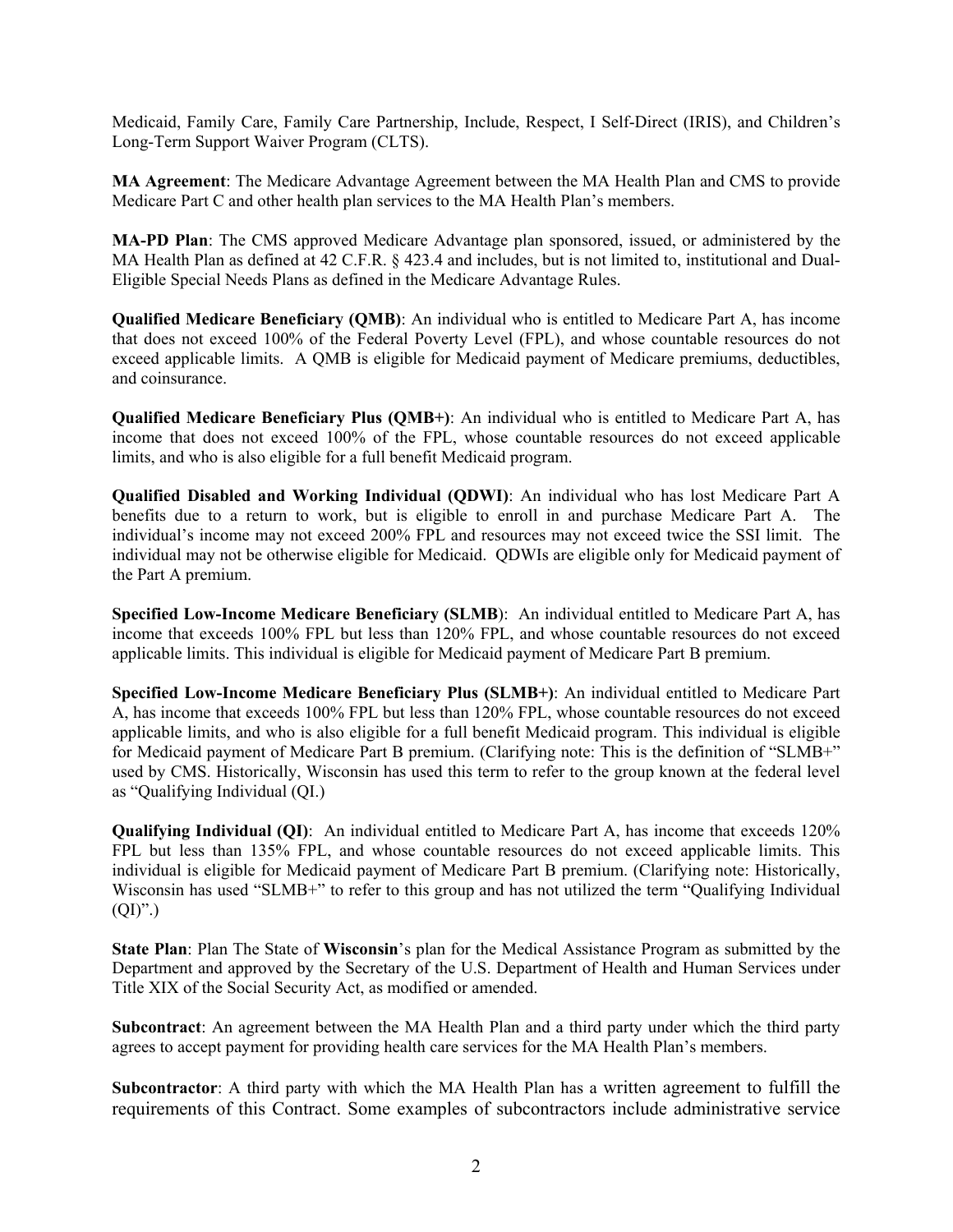providers, clinical and medical service providers, data processing providers, and allied health providers.

## **Article III. MA HEALTH PLAN'S OBLIGATIONS**

*Section 3.01 Service Area.* 

The MA Health Plan will offer MA-PD Plans to Dual Eligibles as identified on **Appendix A** who: (1) reside in a **Wisconsin** county where the MA Health Plan offers the MA-PD Plan, and (2) are otherwise eligible to receive the MA-PD Plan. The MA Health Plan will also identify the service area of the MA-PD Plans according to either counties on **Appendix A**. Finally, the MA Health Plan shall identify for the Department on **Appendix A**, which categories of Dual Eligible individuals are eligible to enroll in the Dual Special Needs Plan. For each subsequent year, the MA Health Plan must provide written notice to the Department's contact identified in Section 7.08 of the addition or deletion of any **Wisconsin**  service area change no later than September of the preceding year.

#### *Section 3.02 Enrollment*

- (a) Unless a Dual Eligible is otherwise excluded under federal Medicare Advantage plan rules, the MA Health Plan will accept all Dual Eligible individuals who select the MA Health Plan's MA-PD Plan without regard to physical or mental condition, health status or need for or receipt of health care services, claims experience, medical history, genetic information, disability, marital status, age, sex, national origin, race, color, or religion, and will not use any policy or practice that has the effect of such discrimination.
- (b) The MA Health Plan shall check prior to SNP enrollment an applicant's Medicaid eligibility status. As outlined in Section 4.01, the Department will provide MA Health Plan with realtime access to the state's eligibility system (ForwardHealth) only to verify a SNP applicant's Dual Eligible status or a SNP enrollee's current Medicaid status. The MA Health Plan may not utilize information available in the ForwardHealth Portal to market to potential SNP members and entice enrollment in the SNP.
- (c) The MA Health Plan may choose to use a Subcontractor to conduct eligibility verification outlined in this Section. All subcontracts are subject to Department review and approval. The MA Health plan must ensure only authorized users have access to ForwardHealth data and functions provided and that all users understand and comply with HIPAA and other state and federal confidentiality laws.

*Section 3.03 Benefits.* 

- (a) The MA Health Plan will provide the MA-PD Plan to all Dual Eligible Members who are qualified to receive such services under the eligibility requirements of the MA-PD Plan.
- (b) The MA Health Plan shall provide the following Wisconsin State Plan services when medically necessary and appropriate: all covered services as defined in Article IV (B) (1) of the [BadgerCare Plus and Medicaid SSI Contract](https://www.forwardhealth.wi.gov/WIPortal/content/Managed%20Care%20Organization/Contracts/Home.htm.spage) by the MA Health Plan or through a Medicaid contract with another organization owned by the same parent.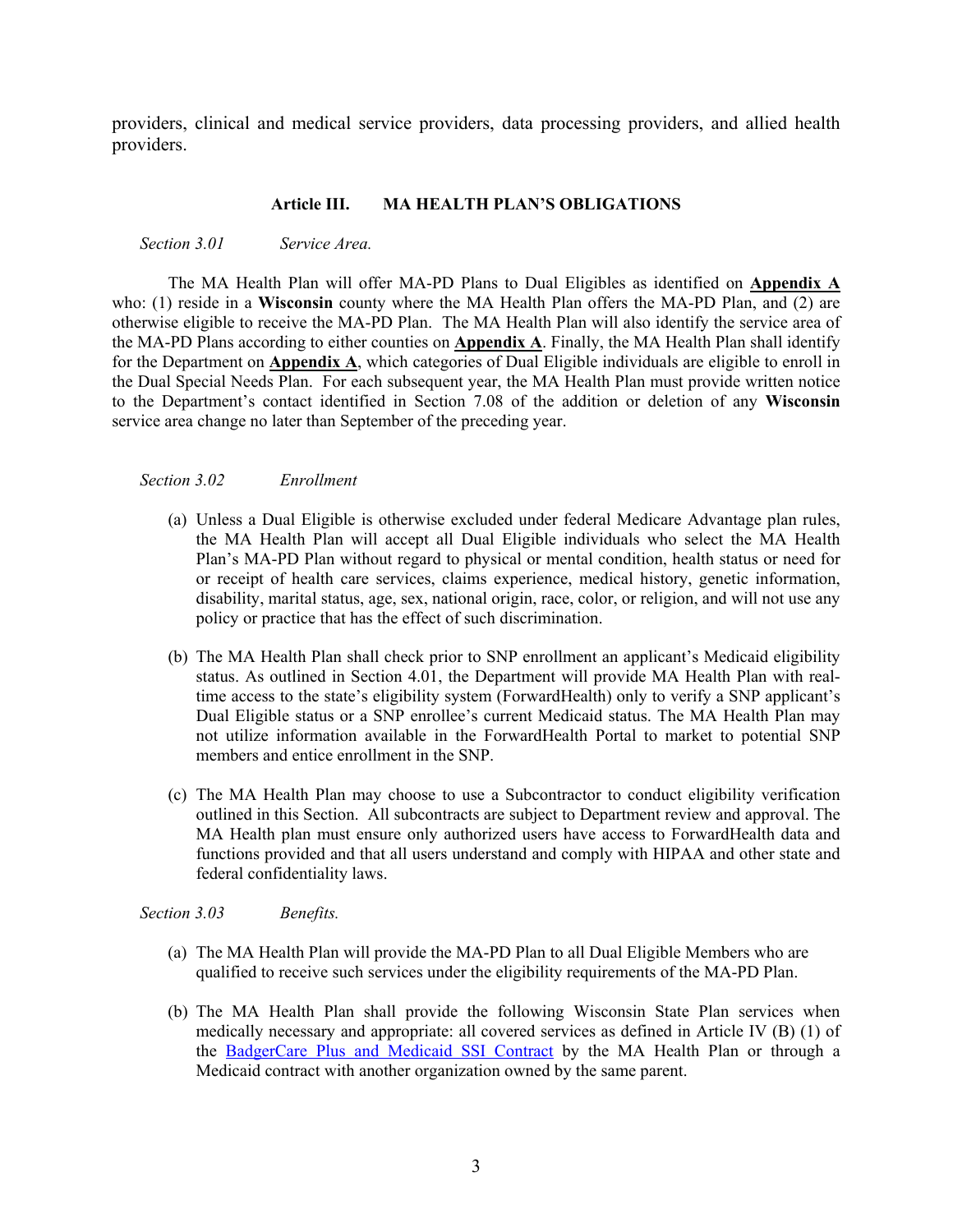- (c) Services that are not covered by this Contract include: all non-covered services as defined in Article IV (A) (1) of the 2020-2021 BadgerCare Plus and Medicaid SSI Contract. These services are not included in the capitated rate paid to the MA Health Plan by the Department. The MA Health Plan is not required to provide these services, but is responsible for ensuring coordination of these services, per the federal regulations described at 42 CFR  $§422.107(c)(1).$
- (d) The MA Health Plan will identify for Dual Eligible Members in the MA Health Plan's Summary of Benefits those benefits the member may be eligible for under the State Plan that are not covered services under the Member's MA Health Plan and coordinate access to such benefits as outlined in Section 3.03(e). The benefits under the State Plan are identified in **Appendix B**. The MA Health Plan will provide a copy of the Summary of Benefits to the Department prior to CMS approval so that the Department may review the Medicaid benefit information in the Summary of Benefits. The Department will review the Summary of Benefits within five business days.
- (e) The MA Health Plan and the Department will use reasonable best efforts to coordinate care of Dual Eligible Members. The MA Health Plan shall assist in the coordination and access of needed Medicaid benefits for Dual Eligible Members through the MA Health Plan's case managers, care coordinators, or other staff. Consistent with the MA Health Plan's Model of Care, coordination of care for Dual Eligible Members by the MA Health Plan will include the following:
	- Identifying for Dual Eligible Members of the Special Needs Plan in the MA Health Plan's Summary of Benefits those Medicaid benefits the member may be eligible for under the State Plan that are not covered services under the Member's Dual Special Needs Plan to the extent that the Department has provided State Plan benefit information outlined in Section 4.02 of this Agreement.
	- Providing Dual Eligible Members with information (including contact information) to access Medicaid benefits upon the Dual Eligible Member's request or as identified by the case coordinator or other MA Health Plan staff.
	- Coordinating access to Medicaid covered services upon the Dual Eligible Member's request or as identified by the MA Health's Plan's care coordinator. Such coordination may include identification and referrals to needed services, assistance in care planning, and assistance in obtaining appointments for needed services.
	- Providing assistance to dual eligible members with questions about coverage or payment issues that may arise between Medicaid and Medicare upon the Dual Eligible Member's request or as identified by the MA Health's Plan's care coordinator.
	- Identifying Medicaid participating providers for the Dual Eligible Members to the extent the Department has provided such information as outlined in Section 4.02 of this Agreement.
	- Making information available to MA Health Plan's network providers regarding Medicaid so that they may assist Dual Eligible Members to receive needed services not covered by Medicare. Providing information to MA Health Plan's network providers about coordination of Medicaid and Medicare benefits for Dual Eligible Members.
- (f) The Department will provide contact and resource information, to the extent available, for the State Plan to the MA Dual SNP that allows the MA Dual SNP to access information regarding the State Plan, including the State Plan's Medicaid benefits, the ForwardHealth provider updates, and Medicaid providers.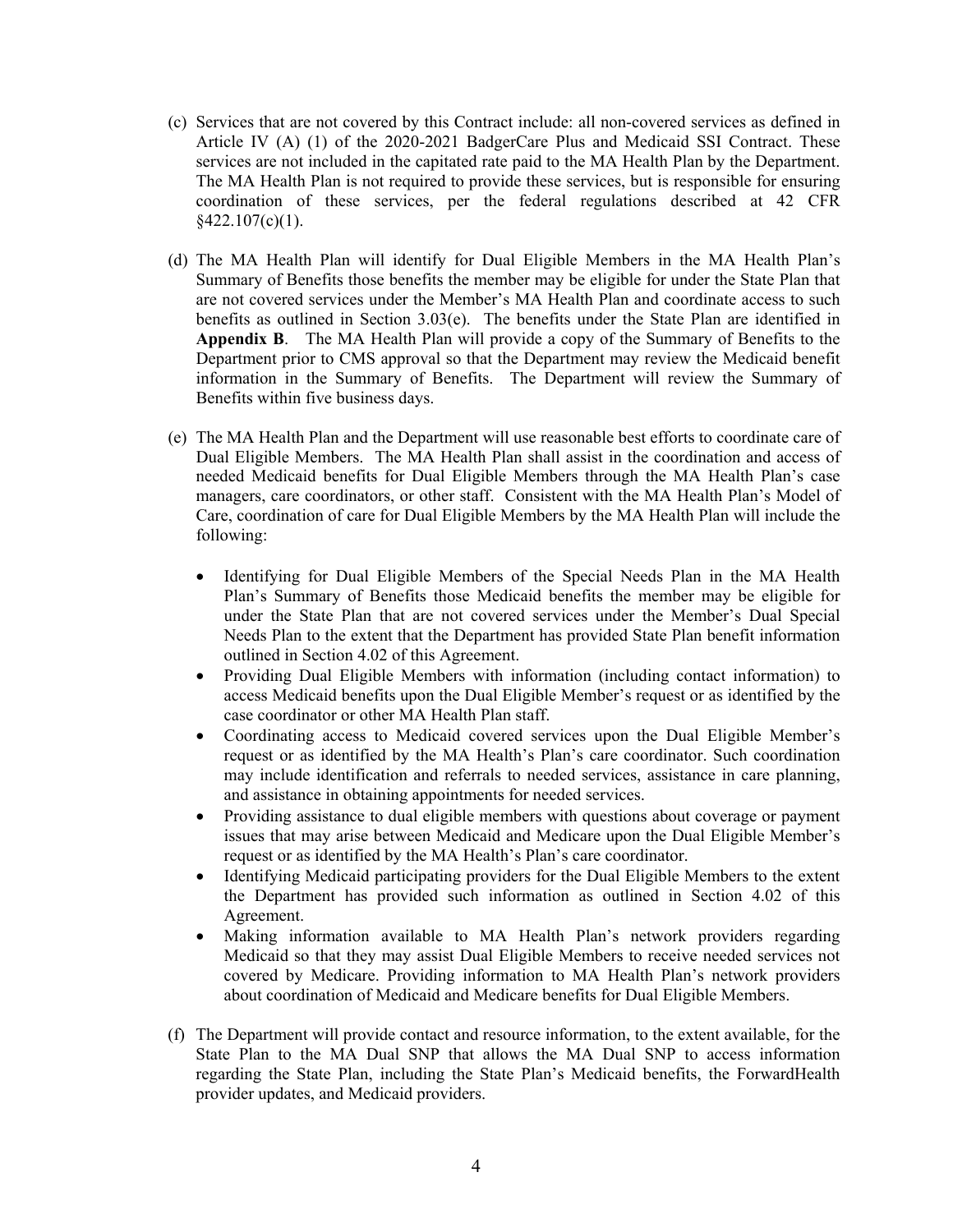- (a) Neither the MA Health Plan nor any of its Subcontractors may collect any payment for Cost Sharing from a Dual Eligible Member other than what is allowed by federal or state law.
- (b) The following applies only to those categories of Dual Eligible Members as required by federal or state law:
	- The MA Dual SNP will not impose or permit its Subcontractors to collect cost sharing on Dual Eligible Members that exceeds the cost sharing permitted with respect to the Dual Eligible Member under Medicaid if the Dual Eligible Member were not enrolled in a MA-PD Plan.
	- The MA Health Plan must notify its Subcontractors (via a provider manual, provider bulletin, or other contractual document) that they may not seek payments for Cost Sharing from Dual Eligible Members for health care services rendered to Dual Eligible Members.
	- The MA Health Plan must notify its Subcontractors to seek payment from the Department for Cost Sharing for Dual Eligible Members according to the State Plan or accept payment from the MA Health Plan as a payment in full. The MA Health Plan must provide the Department contact identified in Section 7.08 with a copy of such written notice.

## *Section 3.05 Third Party Liability & Coordination of Benefits.*

- (a) The Department is responsible for adjudicating the Cost Share under the State Plan.
- (b) The MA Health Plan will adjudicate and pay claims in accordance with Medicare rules and regulations and provide Evidence of Payment information to providers, which identifies coordination amounts for their claim submission to the State Plan.
- (c) Pursuant to the State Plan, the Department will remain financially responsible for Cost-Sharing for Full Benefit Dual Eligibles and QMB who are members of MA Health Plan's SNP(s). The Department may have financial responsibility for Medicare Part A and/or Part B premiums for other categories of Dual Eligibles (as defined in Article II) in the MA Health Plan's SNP as described in the State Plan.

#### *Section 3.06 Marketing & Communication to Members*

MA Plans are required to implement and enforce all of the requirements regarding member outreach and marketing processes, including Title 42 Code of Federal Regulations Part 438.10 and 42 CFR 438.104, as contained in the *Communication Outreach and Marketing Guide*, which is fully incorporated herein by reference.

# **Article IV. DEPARTMENT OBLIGATIONS**

*Section 4.01 Eligibility Verification.*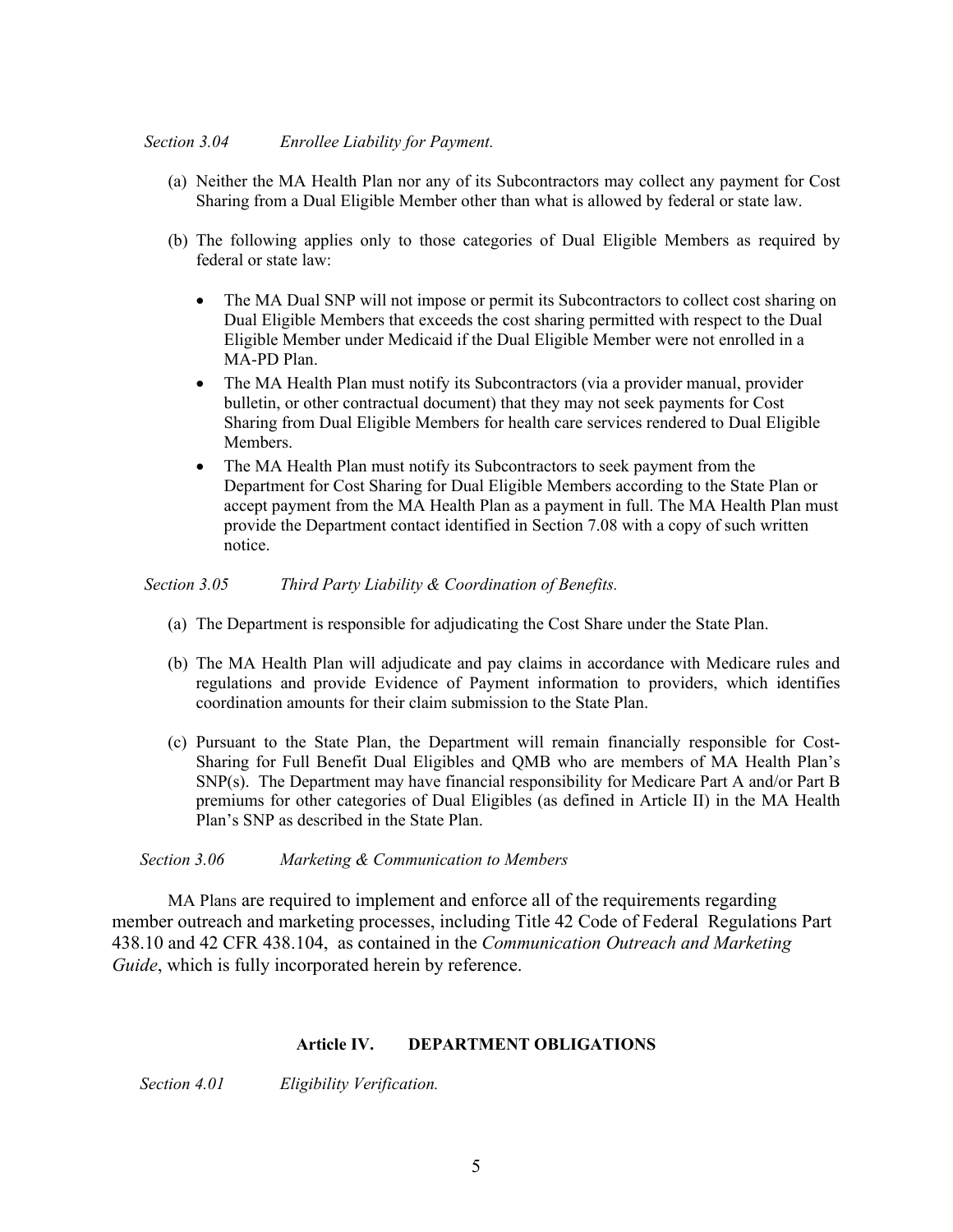As outlined in section 3.02, the Department agrees to provide the MA Health Plan or its Subcontractors with real-time access to the state's eligibility system (ForwardHealth) only to verify a SNP applicant's Dual Eligible status or a SNP enrollee's current Medicaid status. Information obtained by the MA Health Plan from the Department's eligibility verification system shall not be used by the MA Health Plan for marketing purposes.

*Section 4.02 Sharing of Information.* 

- (a) The MA Health Plan has to obtain certain pieces of information from the Department to comply with CMS requirements for Dual Special Needs Plans. In particular (i) the Department will provide the MA Health Plan with access to an electronic data file of participating Medicaid providers, and (ii) the Department will provide the MA Health Plan with access to the State Plan and ForwardHealth provider updates to define the services and products for which Dual Eligible individuals qualify for.
- (b) The Department will provide the MA Health Plan with an electronic data file containing Medicaid participating providers on a monthly basis. Once the Department provides an electronic data file list of participating Medicaid providers, the MA Health Plan will identify those health care providers that are participating in both the State Plan and the MA Health Plan's network for Dual Eligible Members who are enrolled in a Dual Special Needs Plan in the Dual Special Needs Plan's provider directory.
- (c) The MA Plan shall provide Medicare member enrollment and encounter data upon request from DHS.

#### **Article V. TERM, TERMINATION**

*Section 5.01 Term.*

The initial term of this Agreement will begin on January 1, 2022 (the "Effective Date") and end on December 31, 2022.

*Section 5.02 Termination.*

- (a) This Agreement may be terminated by mutual agreement of the parties. Such agreement must be in writing. The effective date of termination is dependent on any pertinent CMS requirements, including CMS requirements related to notification of Dual Eligible Members.
- (b) The MA Health Plan may terminate this Agreement by notifying the Department that it is notified by CMS that all of the MA Health Plan will not be permitted to continue offering the MA-PD plans identified on Appendix A. The termination will be effective on the date specified in the MA Health Plan's notice of termination.
- (c) Either party may terminate this contract at any time due to modifications mandated by changes in federal or state laws, rules or regulations that materially affect either party's rights or responsibilities under this contract.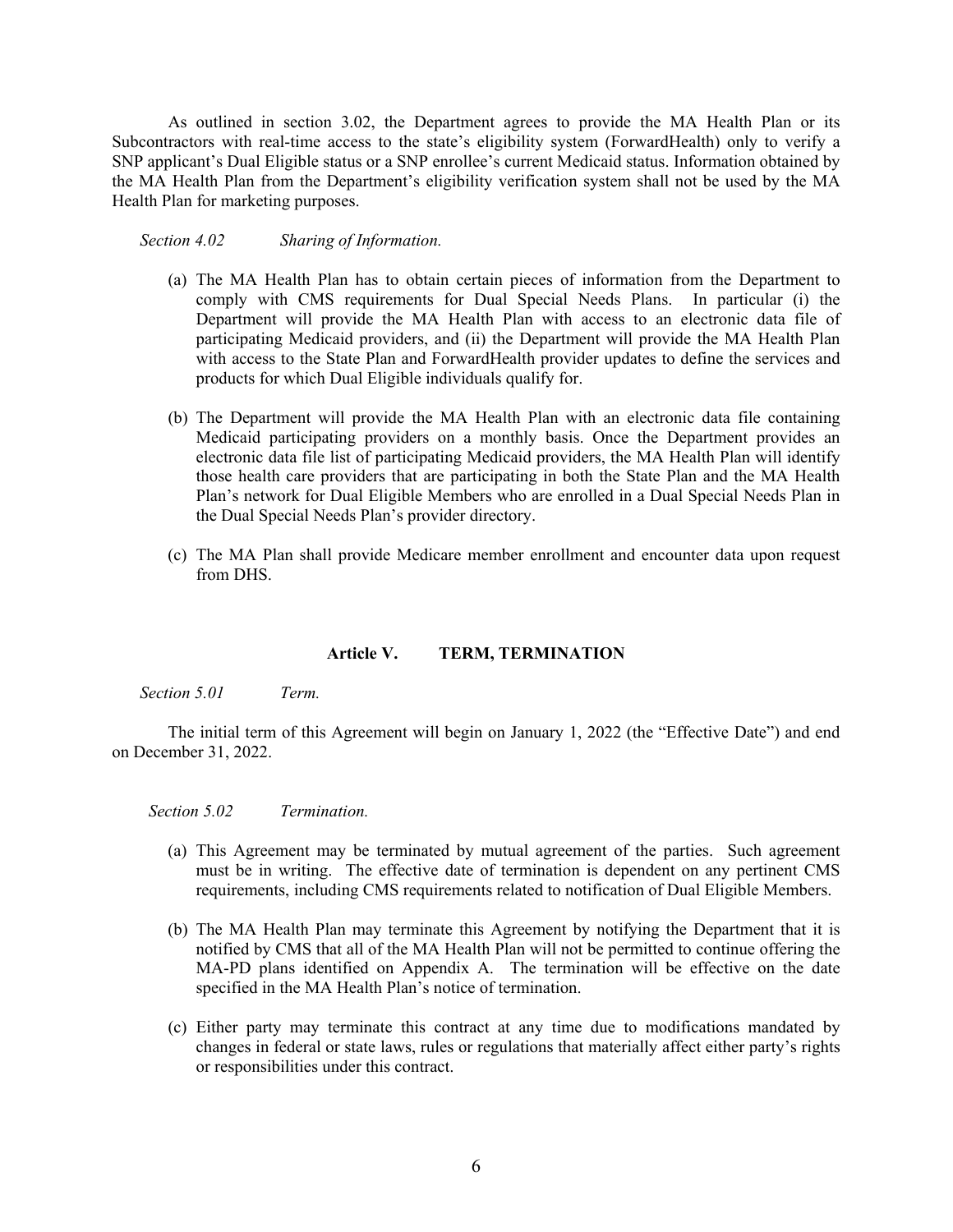- (d) Either party may terminate this Contract at any time if it determines that the other party has substantially failed to perform any of its functions or duties under this Contract.
- (e) Either party may terminate this Contract if federal or state funding of contractual services rendered by the Contractor become or will become permanently unavailable.
- (f) In case of termination pursuant to this section 5.02, the Department and the MA Health Plan will develop a termination plan to ensure all ongoing service, reporting, data, and fiscal items are addressed in accordance with all applicable law, regulations, and CMS guidance.

# **Article VI. DISPUTE RESOLUTION**

*Section 6.01 General Agreement of the Parties.* 

The parties mutually agree that the interests of fairness, efficiency, and good business practices are best served when the parties employ all reasonable and informal means to resolve any dispute under this Agreement. The parties express their mutual commitment to using all reasonable and informal means of resolving disputes prior to invoking a remedy provided elsewhere in this Section.

*Section 6.02 Duty to Negotiate in Good Faith.* 

Any dispute that in the judgment of any party to this Agreement may materially or substantially affect the performance of this Agreement will be reduced to writing and delivered to the other party. The parties must then negotiate in good faith and use every reasonable effort to resolve such dispute and the parties shall not resort to any formal proceedings unless they have reasonably determined that a negotiated resolution is not possible. The resolution of any dispute disposed of by agreement between the parties shall be reduced to writing and delivered to all parties within ten (10) business days.

# **Article VII. MISCELLANEOUS PROVISIONS**

*Section 7.01 Entire Agreement.*

This Agreement contains the entire understanding between the parties hereto with respect to the subject matter of this Agreement and supersedes any prior understandings, agreements or representations, written or oral, relating to the subject matter of this Agreement.

*Section 7.02 Signatures & Counterparts.*

This Agreement will be effective only when signed by both parties. This Agreement may be executed in separate counterparts, each of which will be an original and all of which taken together will constitute one and the same agreement, and a party hereto may execute this Agreement by signing any such counterpart.

*Section 7.03 Non-Debarment.*

The MA Health Plan represents that neither it nor any of its principals is presently debarred, suspended, proposed for debarment, declared ineligible, or voluntarily excluded from participation in any state or federal health care program.

*Section 7.04 Severability.*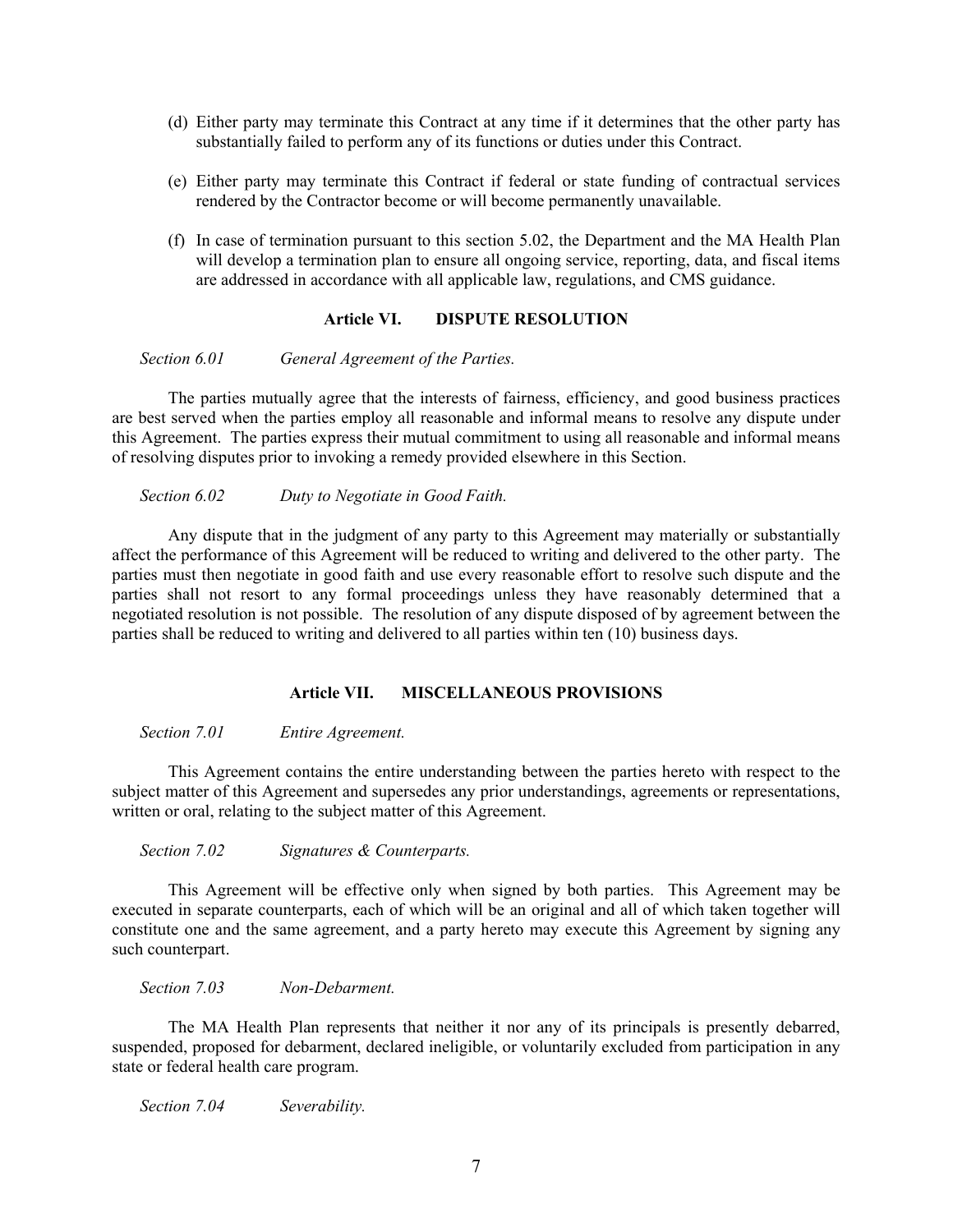Whenever possible, each provision of this Agreement will be interpreted in such a manner as to be effective and valid under applicable law. If any provision of this Agreement is held to be invalid, illegal or unenforceable under any applicable law or rule, the validity, legality and enforceability of the other provisions of this Agreement will not be affected or impaired thereby.

*Section 7.05 Successors & Assigns.*

This Agreement will be binding upon and inure to the benefit of the parties and their respective heirs, personal representatives and, to the extent permitted by Section 7.06, successors and assigns.

*Section 7.06 Assignment.*

This Agreement and the rights and obligations of the parties under this Agreement will be assignable, in whole or in part, by the MA Health Plan (i) with prior notice if to an MA Health Plan Affiliate or (ii) otherwise with the prior written consent of the Department's point of contact identified in Section 7.08.

*Section 7.07 Modification, Amendment, or Waiver.*

No provision of this Agreement may be modified, amended, or waived except by a written signed by parties to this Agreement. No course of dealing between the parties will modify, amend, or waive any provision of this Agreement or any rights or obligations of any party under or by reason of this Agreement. This provision is not applicable to changes to Appendix A as described in Section 3.01.

*Section 7.08 Notices.*

All notices, consents, requests, instructions, approvals or other communications provided for herein will be in writing and delivered by electronic mail addressed to the receiving party at the address set forth herein. All such communications will be effective when received.

#### **The DEPARTMENT: [dhsdmshmo@wi.gov](mailto:dhsdmshmo@wi.gov)**

**MA HEALTH PLAN: NAME: ADDRESS: CITY, STATE, ZIP: FAX:**

A party may change the contact information set forth above by giving written notice to the other party.

*Section 7.09 Headings.*

The headings contained in this Agreement are for reference purposes only and will not in any way affect the meaning or interpretation of this Agreement.

*Section 7.10 Compliance with Federal and State Law.*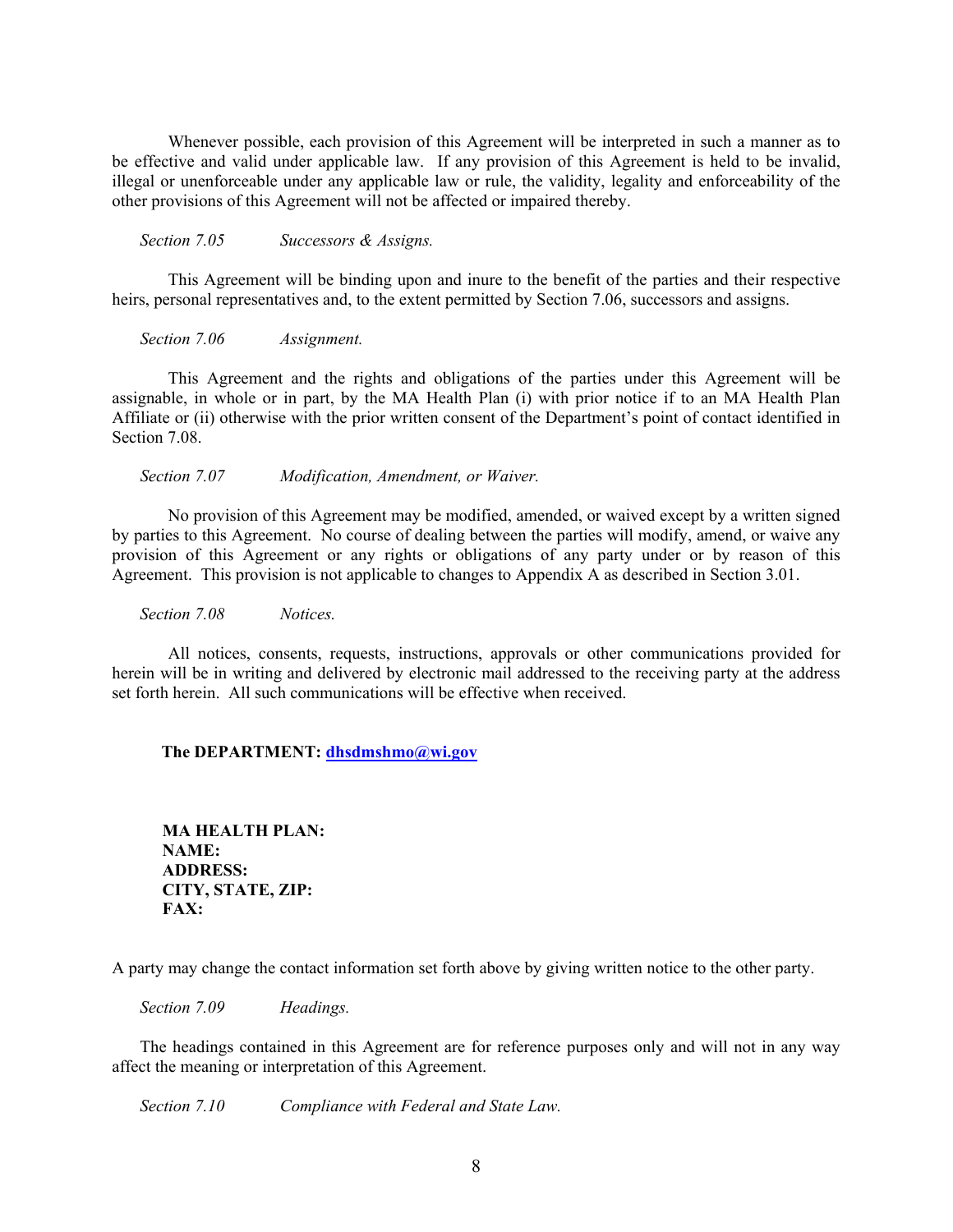The parties agree to comply with all relevant federal and state laws, including but not limited to the following: the Health Insurance Portability and Accountability Act, as amended, and its implementing regulations and other applicable state or federal confidentiality laws; the Medicare Improvements for Patients and Providers Act of 2008 and its implementing regulations issued by CMS; 42 CFR Part 422; Title VI of the Civil Rights Act of 1964, as amended (42 USC § 2000d et seq.); Sections 503 and 504 of the Rehabilitation Act of 1973, as amended (29 USC §§ 793 and 794); Title IX of the Education Amendments of 1972, as amended (20 USC § 1681 et seq.); Section 654 of the Omnibus Budget Reconciliation Act of 1981, as amended (41 USC § 9849); the Americans with Disabilities Act (42 USC § 12101 et seq); and the Age Discrimination Act of 1975, as amended (42 USC § 6101 et seq.).

#### *Section 7.11 Governing Law & Venue.*

This Agreement is governed by the laws of the State of **Wisconsin** and interpreted in accordance with **Wisconsin** law, except to the extent preempted by federal law. Provided the parties first comply with the procedures set forth in Article VI, "Dispute Resolution," proper venue for claims arising from this Agreement will be in a court of competent jurisdiction in **Wisconsin.** 

*Section 7.12 No Third-party Beneficiaries.*

Nothing in this Agreement, express or implied, is intended to confer upon any other person any rights, remedies, obligations or liabilities of any nature whatsoever.

*Section 7.13 Publicity.*

Except as otherwise required by this Agreement or by law, no party will issue or cause to be issued any press release or make or cause to be made any other public statement for purposes of marketing or advertising as to this Agreement or the relationship of the parties, without providing notice to the other party of the contents and manner of presentation and publication thereof. Either party shall have the ability to specifically request that prior consent shall be provided to release information publicly and the parties shall negotiate in good faith regarding whether such request can be accommodated.

*Section 7.14 No Waiver.*

No delay on the part of either party in exercising any right under this Agreement will operate as a waiver of such right. No waiver, express or implied, by either party of any right or any breach by the other party will constitute a waiver of any other right or breach by the other party.

*Section 7.15 Confidential Information.*

The Department agrees that information that the MA Health Plan submits under this Agreement will be treated as non-public information to the extent permitted by law.

## **[Remainder of this page intentionally left blank.]**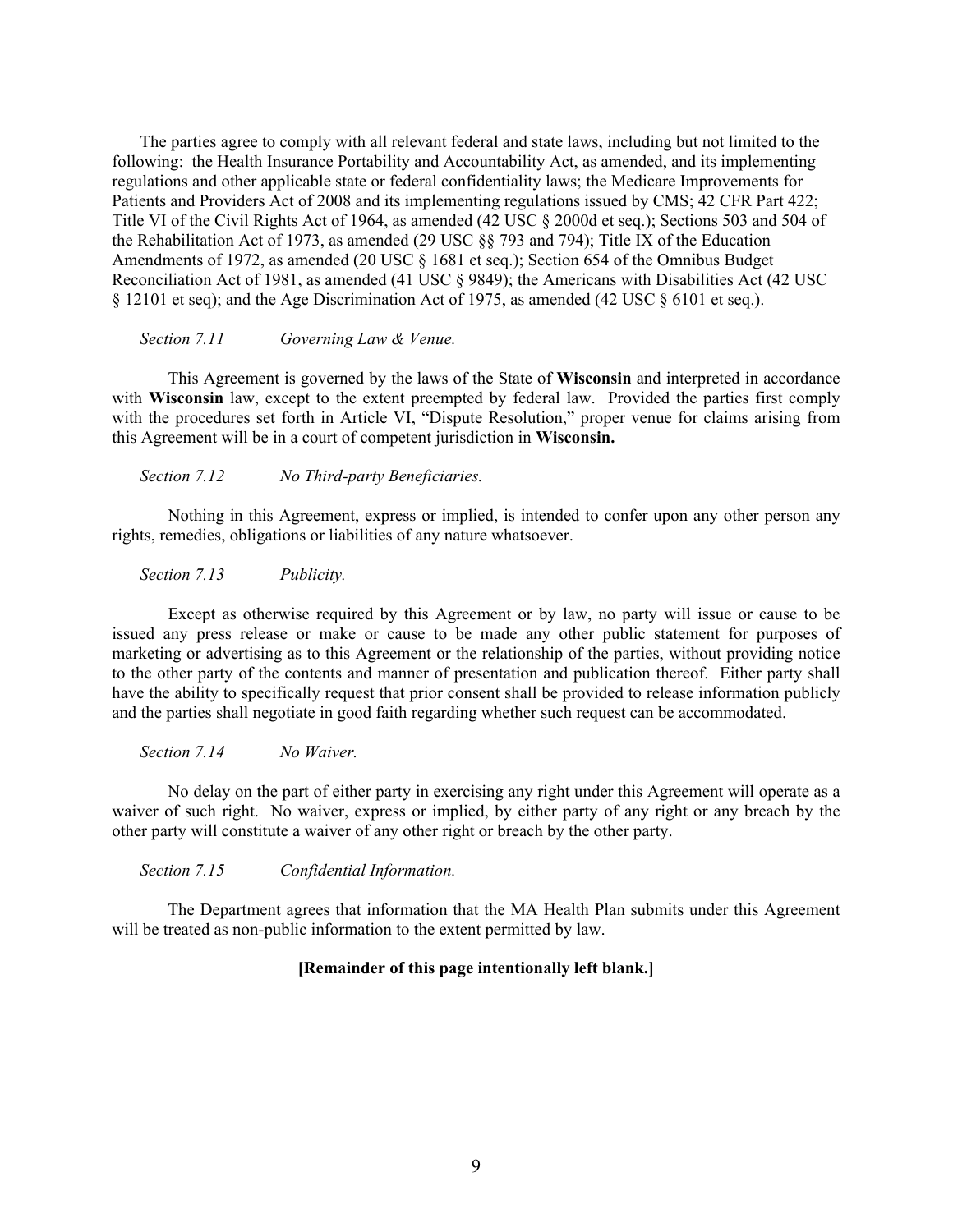# **APPENDIX A**

# MA-PD PLANS APPLICABLE SERVICE AREAS AND DUAL ELIGIBLE CATEGORIES

| <b>MA-PD PLAN</b> | <b>SERVICE AREA</b> | <b>CATEGORIES OF</b>                       |
|-------------------|---------------------|--------------------------------------------|
| <b>NAME</b>       |                     | <b>DUAL ELIGIBLES</b>                      |
|                   |                     | ENROLLED (Full                             |
|                   |                     |                                            |
|                   |                     | Benefit Dual Eligible,<br>QMB, QMB+, SLMB, |
|                   |                     |                                            |
|                   |                     | SLMB+, QI, QDWI)                           |
|                   |                     |                                            |
|                   |                     |                                            |
|                   |                     |                                            |
|                   |                     |                                            |
|                   |                     |                                            |
|                   |                     |                                            |
|                   |                     |                                            |
|                   |                     |                                            |
|                   |                     |                                            |
|                   |                     |                                            |
|                   |                     |                                            |
|                   |                     |                                            |
|                   |                     |                                            |
|                   |                     |                                            |
|                   |                     |                                            |
|                   |                     |                                            |
|                   |                     |                                            |
|                   |                     |                                            |
|                   |                     |                                            |
|                   |                     |                                            |
|                   |                     |                                            |
|                   |                     |                                            |
|                   |                     |                                            |
|                   |                     |                                            |
|                   |                     |                                            |
|                   |                     |                                            |
|                   |                     |                                            |
|                   |                     |                                            |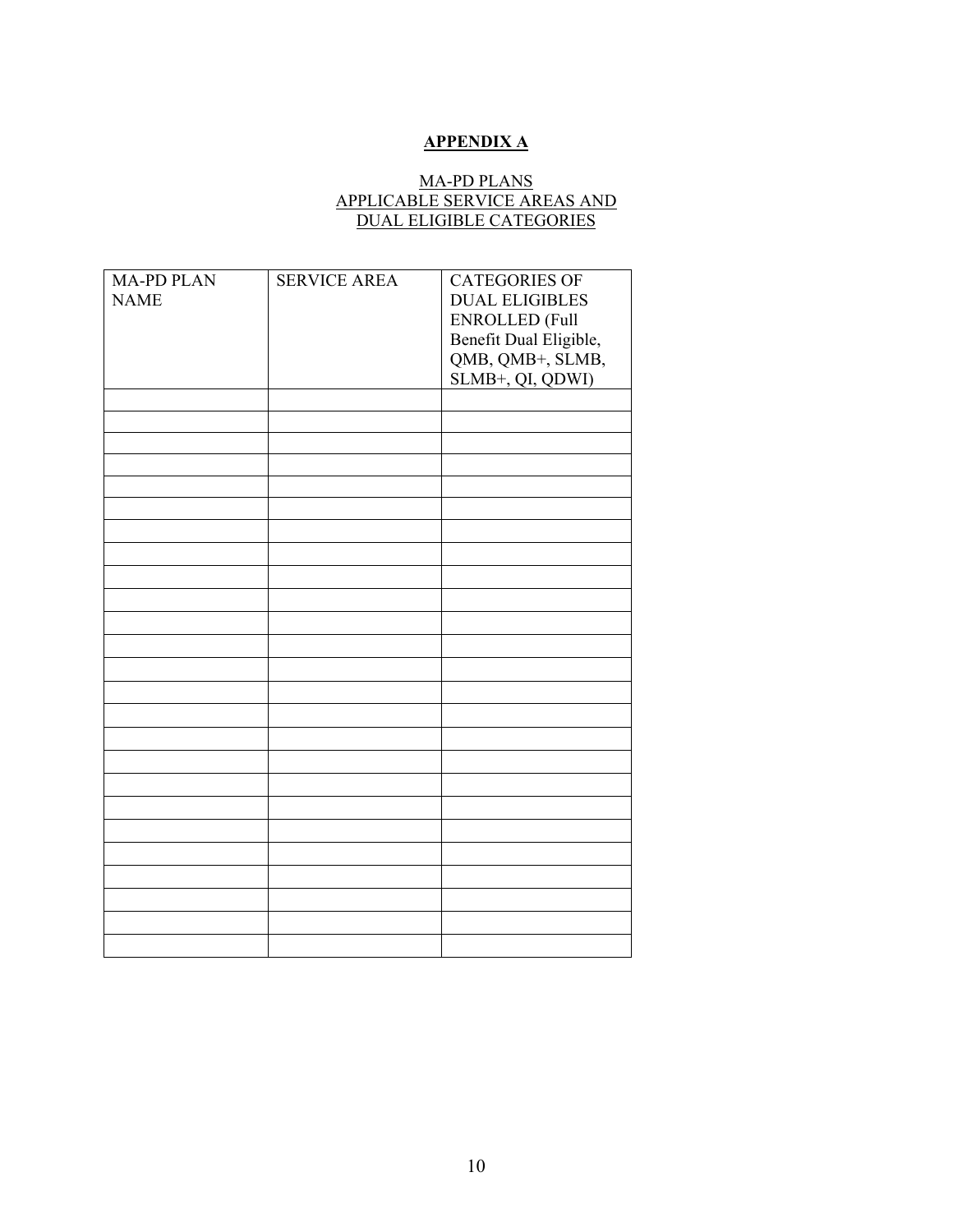# **APPENDIX B BadgerCare Plus and Wisconsin Medicaid Covered Benefits**

Medicaid covered benefits may be provided by the D-SNP, a different HMO that has a contract with Wisconsin Medicaid, or through fee-for-service. The covered services information is provided as general information. These services could change. Please refer to the [HMO Contract](https://www.forwardhealth.wi.gov/WIPortal/content/Managed%20Care%20Organization/Contracts/Home.htm.spage) and to the service-specific publications and the ForwardHealth Online Handbook

[\(https://www.forwardhealth.wi.gov/WIPortal/Subsystem/Provider/ProviderLogin.aspx\)](https://www.forwardhealth.wi.gov/WIPortal/Subsystem/Provider/ProviderLogin.aspx) for detailed information on covered and non-covered services. Any changes to covered services will be communicated to D-SNP plans in provider updates.

- Case management services
- Chiropractic services
- Dental services
- Family planning services and supplies
- HealthCheck (Early and Periodic Screening, Diagnosis and Treatment) for people under 21
- Some home and community-based services
- Home health services or nursing services if a home health agency is unavailable
- Hospice care
- Inpatient hospital services other than services in an institution for mental disease
- Inpatient hospital, skilled nursing facility, and intermediate care facility services for patients in institutions for mental disease who are:
	- o Under 21 years of age
	- o Under 22 years of age and was getting services when you turned 21 years of age
	- o 65 years of age or older
- Intermediate care facility services, other than services at an institution for mental disease
- Laboratory and X-ray services
- Medical supplies and equipment
- Mental health and medical day treatment
- Mental health and psychosocial rehabilitative services, including case management services, provided by staff of a certified community support program
- Nurse midwife services
- Nursing services, including services performed by a nurse practitioner
- Optometric/optical services, including eye glasses
- Outpatient hospital services